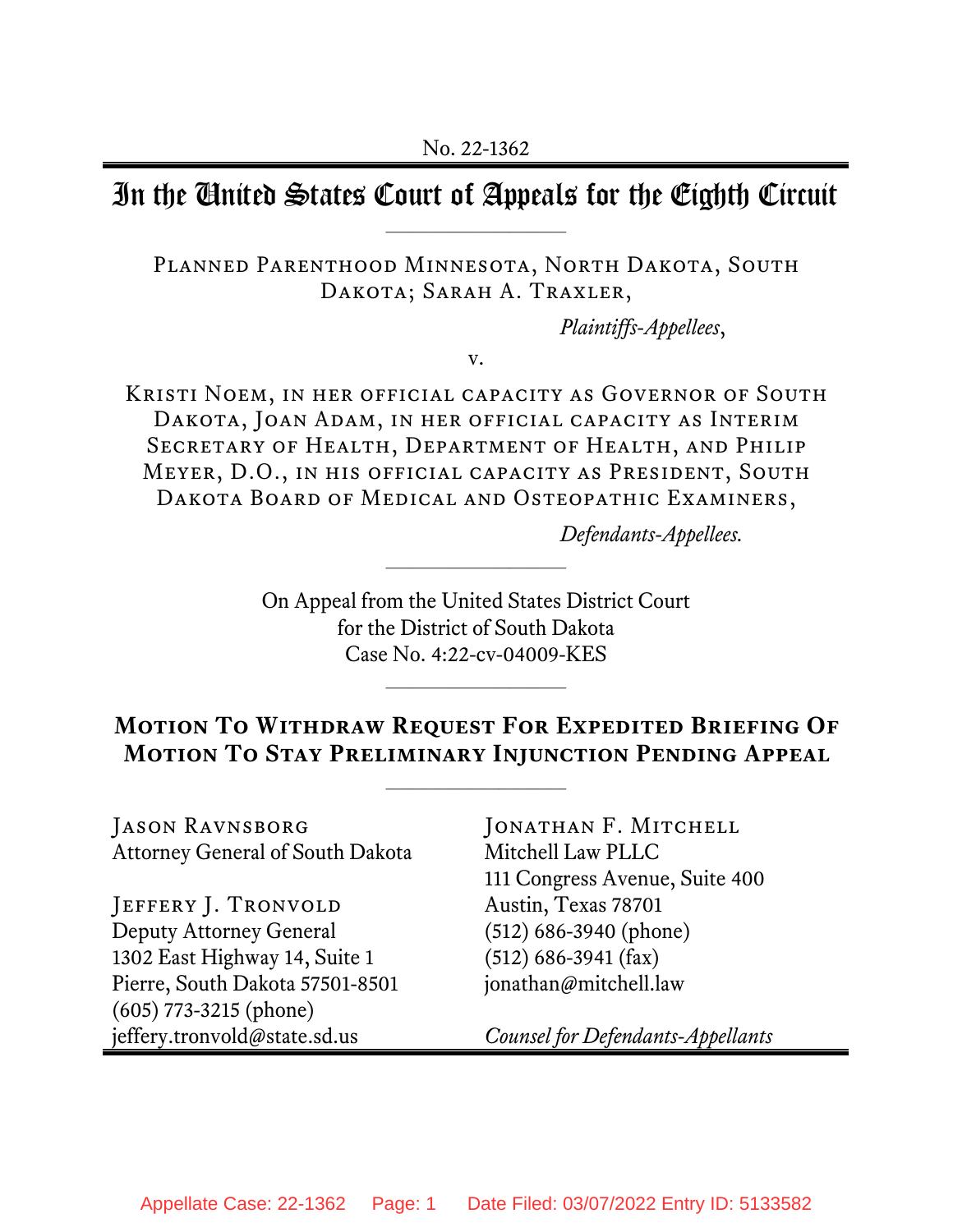On February 18, 2022, the defendants-appellants moved to stay the district court's preliminary injunction pending appeal, and requested an expedited briefing schedule for that motion. The Court has not ruled on that motion, and the motion has proceeded on an ordinary briefing schedule, rendering the request for expedited briefing moot. The defendants-appellants respectfully move to withdraw their request for expedited briefing on the motion to stay. The defendants-appellants are not withdrawing their motion to stay; they are withdrawing only their request for expedited briefing on that motion.

Respectfully submitted.

Jason Ravnsborg Attorney General of South Dakota

JEFFERY J. TRONVOLD Deputy Attorney General 1302 East Highway 14, Suite 1 Pierre, South Dakota 57501-8501 (605) 773-3215 (phone) jeffery.tronvold@state.sd.us

Dated: March 7, 2022

/s/ Jonathan F. Mitchell

JONATHAN F. MITCHELL Mitchell Law PLLC 111 Congress Avenue, Suite 400 Austin, Texas 78701 (512) 686-3940 (phone) (512) 686-3941 (fax) jonathan@mitchell.law

*Counsel for Defendants-Appellants*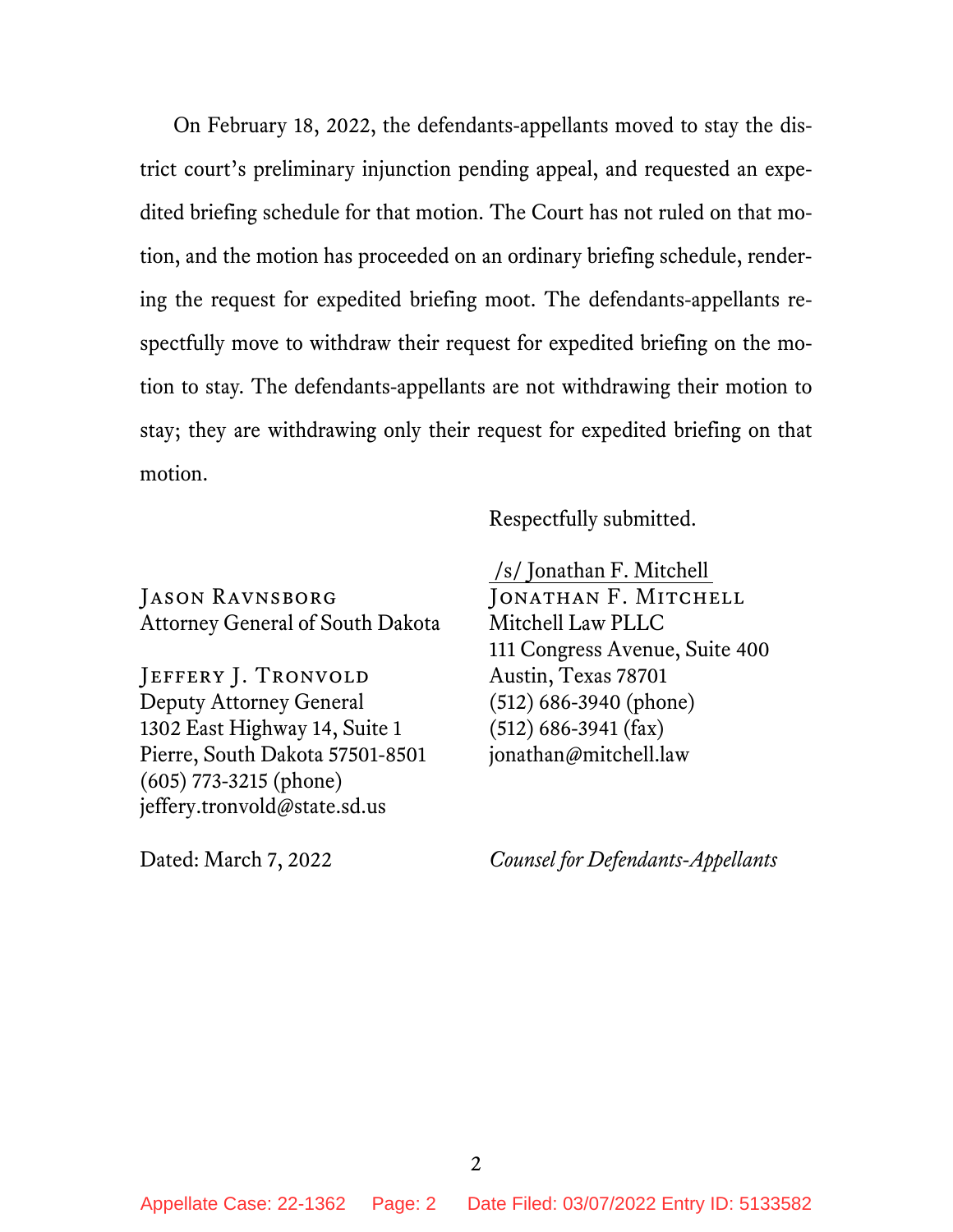## **CERTIFICATE OF COMPLIANCE**

with type-volume limitation, typeface requirements, and type-style requirements

- 1. This brief complies with the type-volume limitation of Fed. R. App. P.  $27(a)(2)(A)$  because it contains 334 words, excluding the parts of the brief exempted by Fed. R. App. P. 32(f).
- 2. This brief complies with the typeface requirements of Fed. R. App. P.  $32(a)(5)$  and the type-style requirements of Fed. R. App. P.  $32(a)(6)$  because it uses Equity Text B 14-point type face throughout, and Equity Text B is a proportionally spaced typeface that includes serifs.
- 3. This brief and accompanying addendum have been scanned for viruses and are virus-free.

/s/ Jonathan F. Mitchell JONATHAN F. MITCHELL Dated: March 7, 2022 *Counsel for Defendants-Appellants*